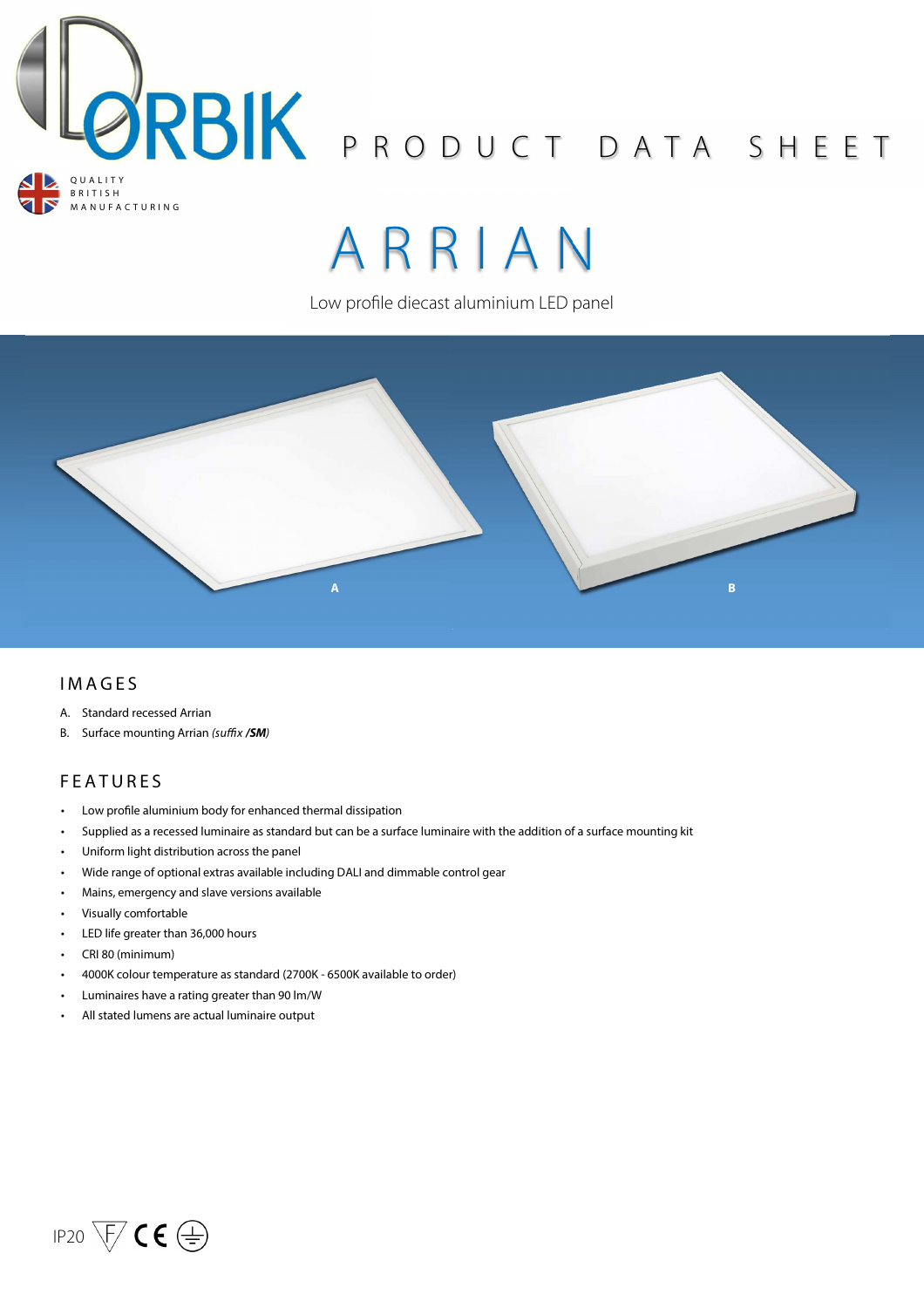# CATALOGUE NUMBERS & INFORMATION

| <b>Mains Luminaires</b> |                     |                       | <b>MAINS LUMENS</b> |                 |                                |                           |        |
|-------------------------|---------------------|-----------------------|---------------------|-----------------|--------------------------------|---------------------------|--------|
| Cat No                  | Light Source & Mode | Colour<br>Temperature | Circuit Power       | Standard Output | Economy Output<br>(Suffix / E) | High Output<br>(Suffix/H) | Weight |
| ARN/LED                 | LED mains           | 4000K                 | 40W                 | 3800            |                                |                           | 2.90Kg |

| <b>Emergency Luminaires</b> |                     |                       | EMERGENCY LUMENS |                 |                                  |                               |        |
|-----------------------------|---------------------|-----------------------|------------------|-----------------|----------------------------------|-------------------------------|--------|
| Cat No                      | Light Source & Mode | Colour<br>Temperature | Circuit Power    | Standard Output | Economy Output  <br>(Suffix / E) | High Output<br>(Suffix $/H$ ) | Weight |
| ARN/LED/M3                  | LED M3 emergency    | 4000K                 | 40W              | 450             |                                  |                               | 4.10Kg |

| <b>Slave Luminaires</b> |                     |                       | EMERGENCY LUMENS |                 |                                |                               |        |
|-------------------------|---------------------|-----------------------|------------------|-----------------|--------------------------------|-------------------------------|--------|
| Cat No                  | Light Source & Mode | Colour<br>Temperature | Circuit Power    | Standard Output | Economy Output<br>(Suffix / E) | High Output<br>(Suffix $/H$ ) | Weight |
| ARN/LED/#D              | LED slave           | 4000K                 | 40W              | 640             |                                |                               | 2.90Kg |

Replace **#** with AC/DC system Voltage **24**, **50, 110** or **230** Volts

## **OPTIONS**

Products incorporating any of the following options are manufactured to order

**/DAE** DALI emergency mode only **/DAEM** DALI mains and emergency mode **/DAM** DALI mains mode only **/DIM** Dimmable control gear **/SM** Surface mounting kit **/ST** Digital self-test

## **DIMENSIONS**

#### **Recessed Versions**



**Luminaire**  A: 595mm x B: 595mm x Depth: 10mm (Excluding control gear)

**Cut-Out**  Length: 585mm x Width: 585mm

\* Recessed emergency versions are tted with an additional steel remote box with dimensions \* of 430mmL x 150mmW x 50mmD that contains the emergency gear

**Surface Mounting Versions** 



**Luminaire**  A: 600mm x B: 600mm x C: 50mm

\* Surface mounted emergency versions are fitted with an additional fire rated sleeving that<br>contains the emergency gear